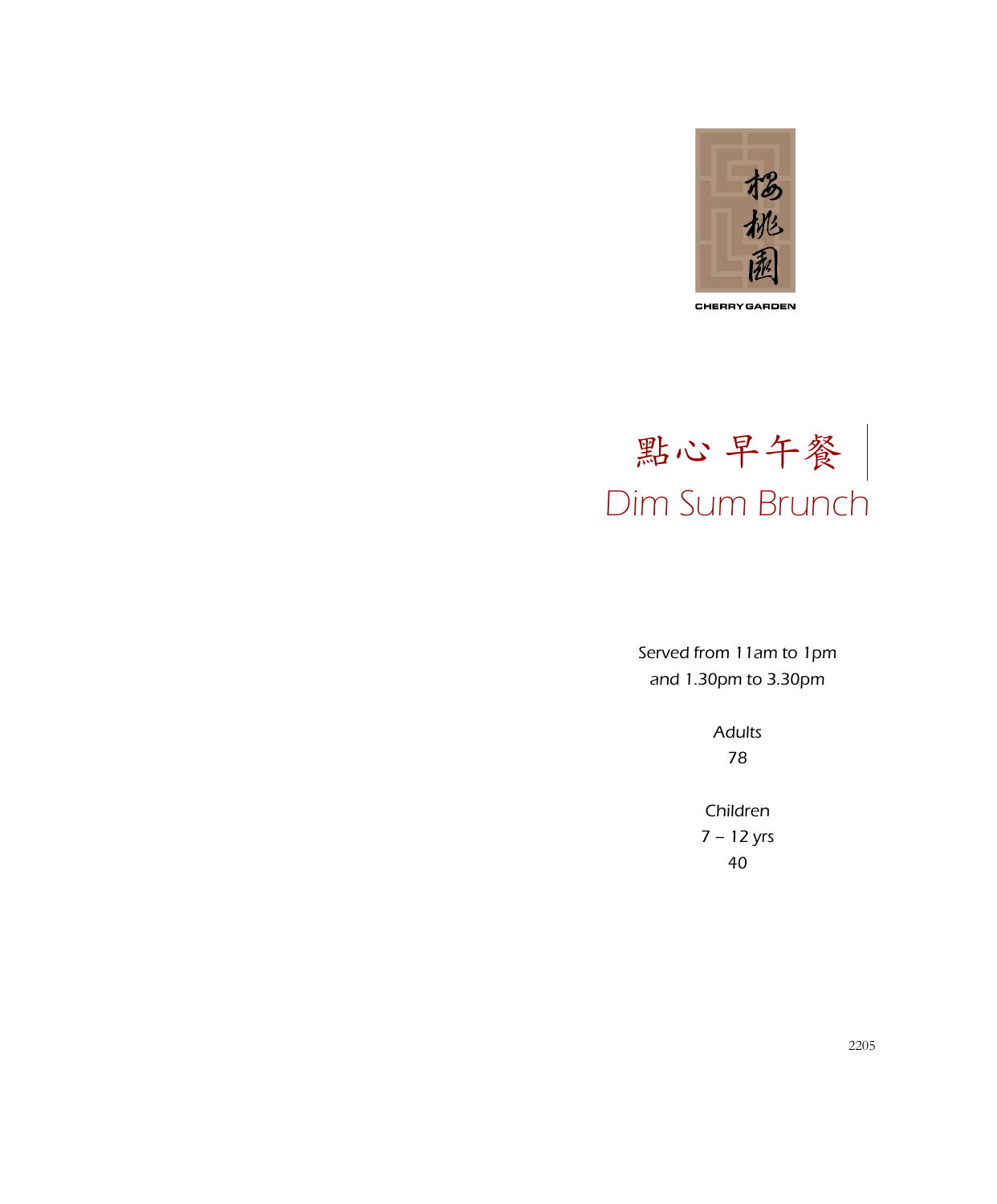## **點心 Dim Sum**

1 黑金蒜虾饺 Steamed prawn dumpling with black garlic

2 鮑魚乾蒸燒賣 Steamed pork siew mai with baby abalone

3 灌汤小龙包 Steamed pork xiao long bao

4 沙茶牛肉饺 Steamed Sha Cha beef dumpling

5 黑豚叉烧包 Steamed Kurobuta char siew bao

### 6 黑松露水晶饺

**Steamed crystal dumpling** with fresh mushrooms and black truffle

> 7 香竹葉鱈魚卷 Steamed cod fish and mushrooms wrapped in bamboo leaf

8 栗子付皮卷 Crispy bean curd skin roll with prawn and chestnut

9 芝麻香茜炸鷄肉卷 Crispy spring roll with chicken meat and coriander

10 蜂巢烧鸭芋角 Fried yam puff with roasted duck and mushroom

11 极品酱炒萝卜糕 Wok-fried radish cake with XO sauce

12 豉汁蒸伊比利亚排骨 Steamed Iberico pork ribs with black bean sauce

13 梅辣酱蒸凤爪 Steamed phoenix claws with fermented bean sauce

14 红油酸辣饺子 Steamed prawn and pork dumpling with vinegar and spicy sauce

15 芋头流沙包 Steamed custard bun with yam

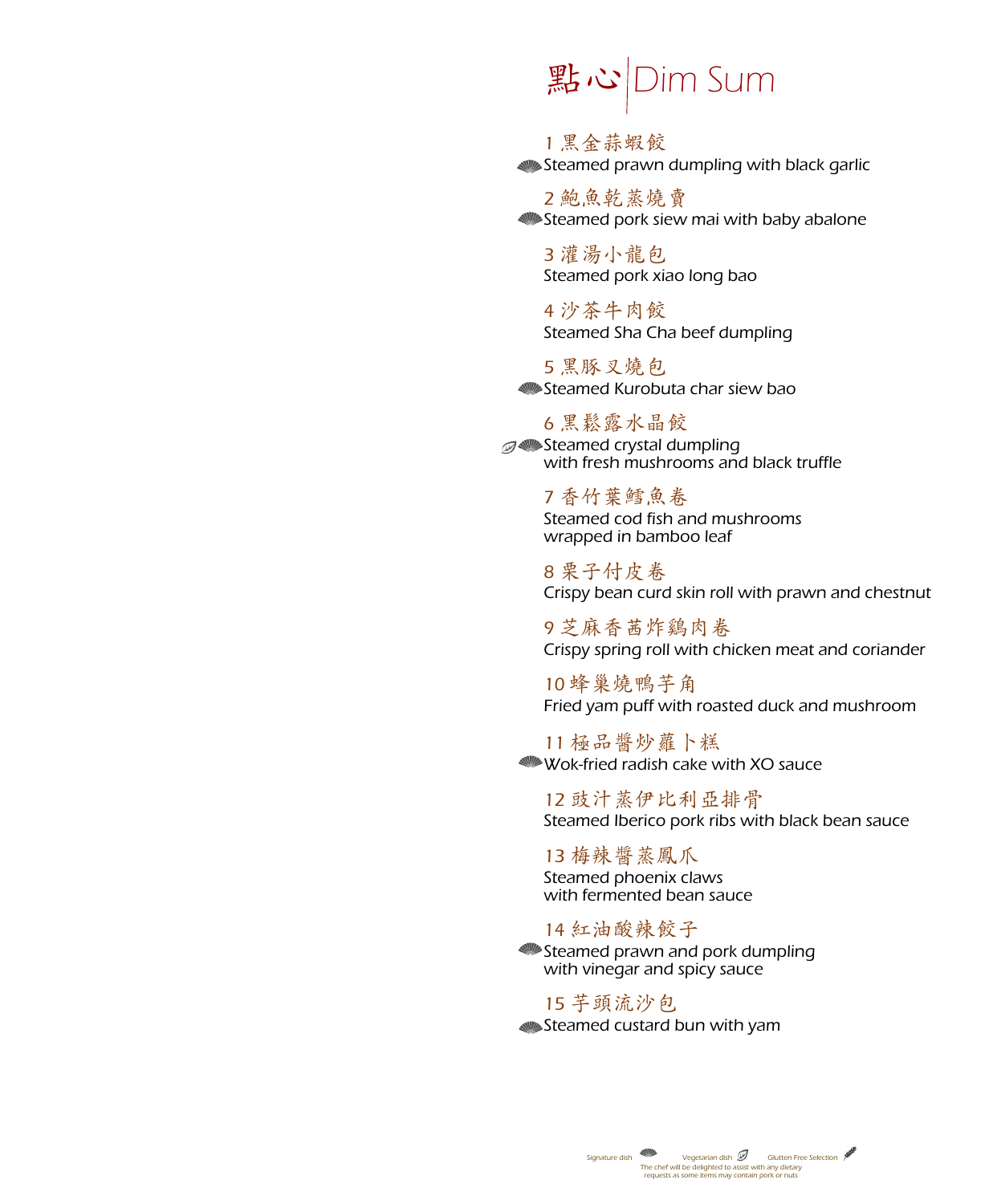

16 宫廷酸辣汤 Imperial hot and sour seafood soup

17 素珍宝炖汤  $\mathscr{F}$  Double-boiled black trio of mushroom soup with carrot and snow fungus

18 日日老火汤 Cherry Garden's daily chicken soup

19 金瓜鸡茸粟米羹 Golden pumpkin soup with minced chicken and corn



20 玫瑰醉酒鸡 Drunken chicken in hua diao and rose dew wine

21 海蜇青瓜捞螺肉 Chilled jellyfish with top shell and cucumber

22 脆皮烧腩肉 Cantonese-style roasted pork belly

> 23 黑豚靓叉烧 Honey-glazed Kurobuta char siew

24 櫻桃碳燒挂爐鴨 Charcoal-roasted duck

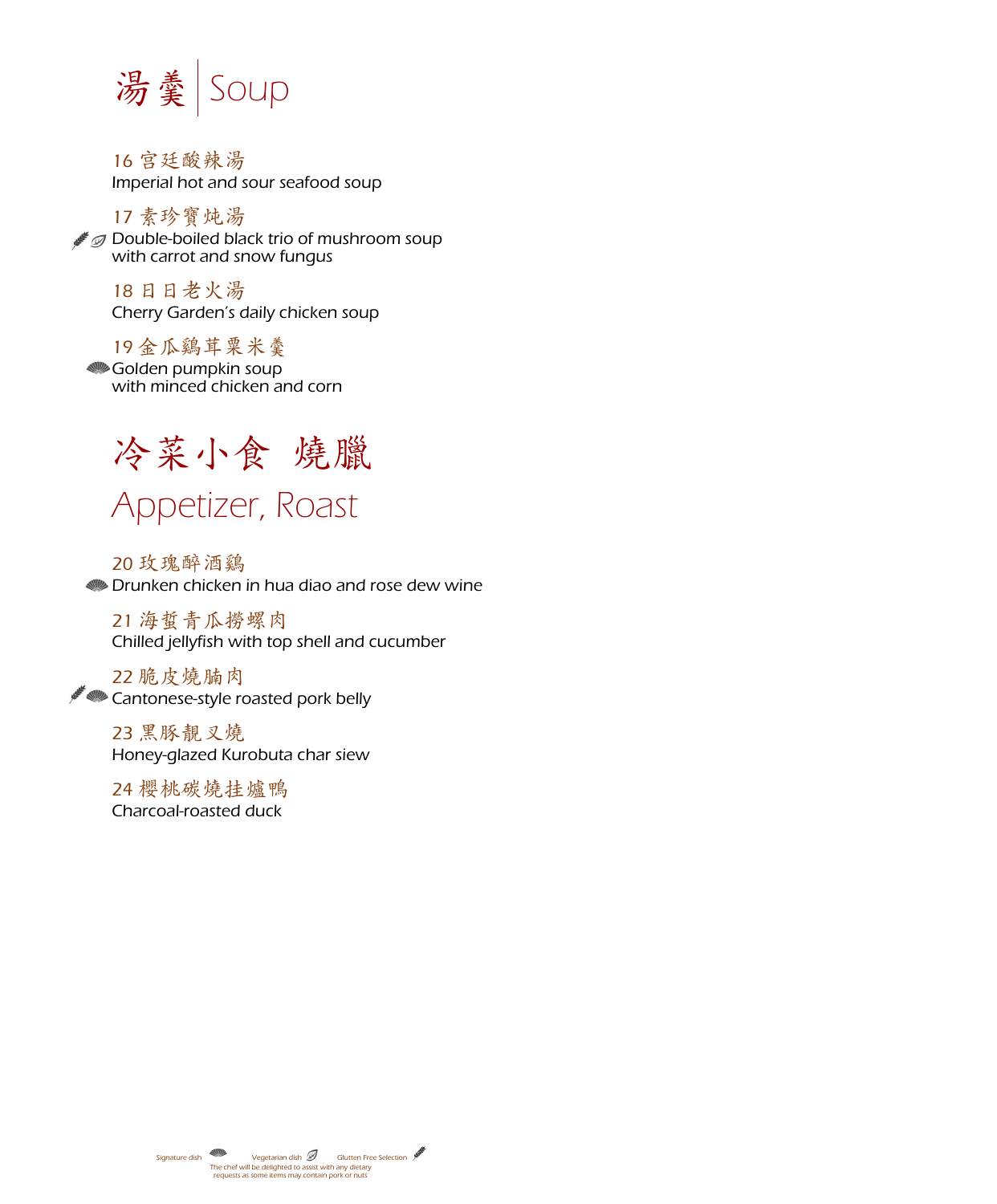### 海鮮類,肉類 Seafood, Meat

#### 25 青芥末虾球

**Crispy wasabi-aioli prawns** with fresh mango and tobiko

26 鷄肉鬆脆茄子 Fried eggplant tossed with chicken floss

27 蟹汁炸馒头 Fried Chinese bun served with chilli crab meat sauce

28 蒜茸開邊蒸生蝦 Steamed live tiger prawns with minced garlic

29 豉汁鳕鱼球菠菜豆腐煲 **Braised cod fish with spinach tofully** 

capsicum and black bean sauce

30 酱油鸭中翅 Braised mid-joint duck wings

31 五香辣牛肉 Sliced braised beef fillet with five spices

32 萝卜牛筋腩煲 Slow-cooked beef brisket casserole stew with tendon and turnip

33 菠萝咕噜黑豚肉 "Gu Lao Rou style" Kurobuta pork with pineapple cucumber and capsicum in sweet and sour sauce

34 宫保腰果鸡丁 Wok-fried chicken with cashew nuts and dried chilli

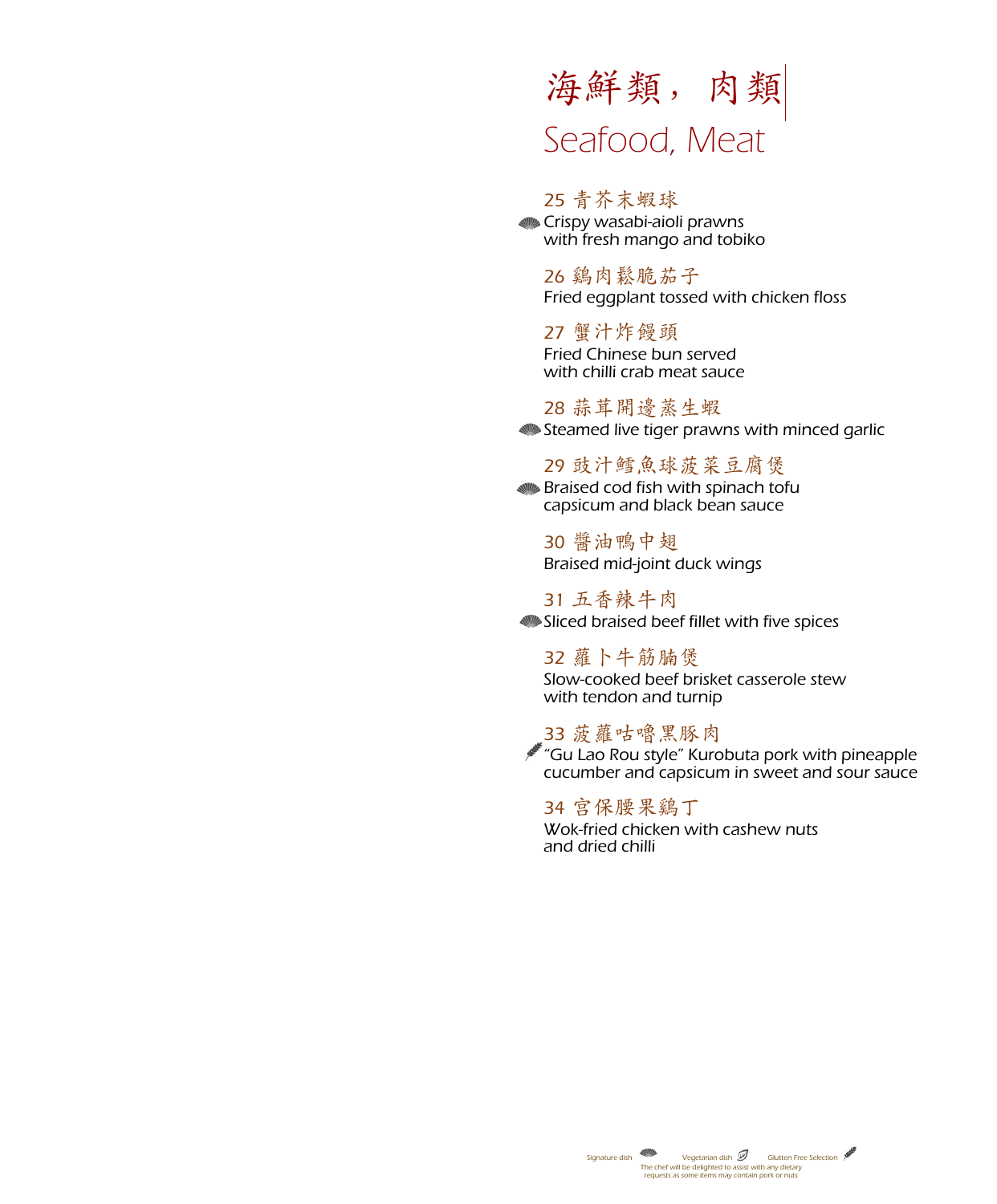

35 极酱炒时蔬珍菌

Wok-fried seasonal vegetables and fresh mushrooms in XO sauce

36 蒜茸炒菜苗 Sautéed Hong Kong vegetables with garlic

37 蛋白和牛浸莧菜 **Poached Chinese spinach** with Wagyu beef and egg white

#### 38 樱花虾乾煸四季豆

Wok-fried string beans with minced pork Japanese dried shrimp and garlic in black bean sauce

## 粥, 飯, 面 Congee, Rice, Noodle

39 油条皮蛋瘦肉粥 Shredded pork, century egg and curly dough congee

#### 40 腊味时蔬炒五谷米饭

Five grain fried rice with Cantonese pork sausage and vegetables

#### 41 滑子菇韭皇伊府面

Braised ee-fu noodles with nameko mushrooms silver sprouts and chives

#### 42 菜丝乾炒米线

Stir-fried misua noodles with egg, vegetables and Chinese chives